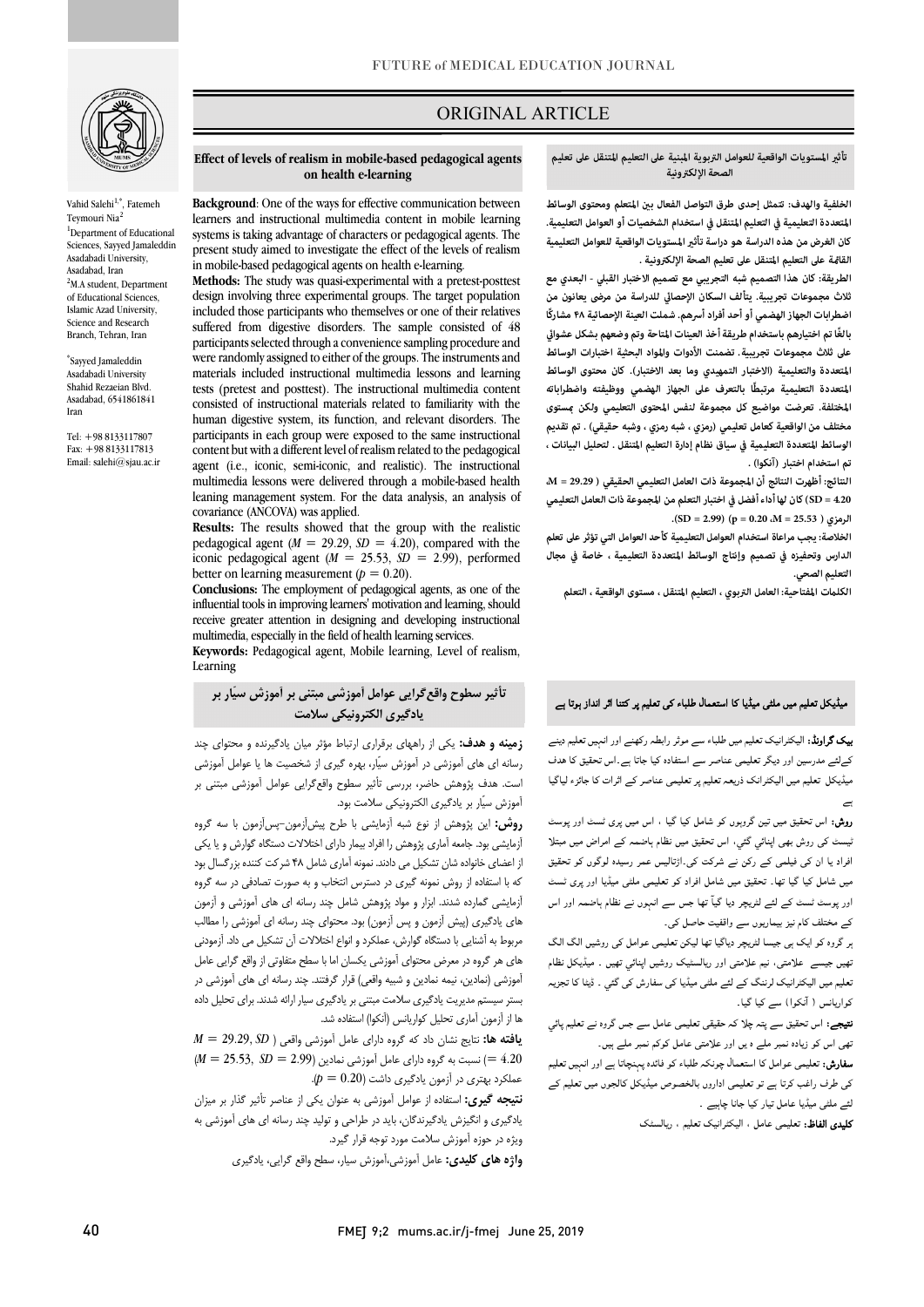### **INTRODUCTION**

The use of mobile learning systems, as one of various elearning presentation formats, has taken on more importance in recent years. Easy and wide access to the Internet in general and wireless technologies in particular has influenced health care systems, resulting in e-health services (1, 2); among such services is health e-learning delivered in the form of mobile learning. Mobile learning, as one form of e-learning, could be performed anywhere and anytime via mobile means of communication such as cell phones (3, 4). While such learning systems have potentially provided users with a wide range of possibilities, they also demand increasingly various requirements that might pose serious challenges; these requirements included providing an interactive environment that helped learners benefit from the instructional content and other relevant services based on their own goals, knowledge levels, and preferences (5, 6). The most obvious characteristic of a mobile learning system is its powerful and interactive user interface (7). Among the bewildering array of features that user interface could potentially provide, one of the most effective ways in establishing effective interaction between a learner and computer is the employment of pedagogical agents (8,9). Pedagogical agents are animated cartoon characters, talking video images or avatars on the screen that interact with users and help them through learning process during different parts of e-learning programs (10). Animated pedagogical agents feature greater ability to simulate real-world learning environments and engage learners in learning activities through creating multiple interaction instances or spending more time in the learning environments (11-14). Animated pedagogical agents are designed in a way to provide the opportunity for a learner's interaction with a virtual teacher or learner (12). The use of pedagogical agents in instructional multimedia is based on different theories of psychology and learning including the cognitive theory of multimedia learning, social interaction theory, cognitive load theory, and social cognitive theory.

Based on the personalization principle in Mayer's cognitive theory of multimedia learning, it is recommended that (a) the verbal content be provided in an interactive style, (b) screen characters be employed to increase learning levels, and (c) the author of the content be also visible to increase learning levels (15). Moreover, according to the social interaction theory, computers are interpreted as social companions of humans. This theory postulates that the inclusion of social cues, either verbal (e.g., spoken words) or non-verbal (e.g., gesture, gaze, and movement), can simulate human-tohuman communication in multimedia environments, hence resulting in activating learners in the learning process (16). According to this theory, the use of visual and verbal social cues in computer-mediated environments can encourage learners' sense of social participation through making them contemplate on their communication with computers (17). Pedagogical agents, as a social companion with human-like voice and friendly behavior, engage learners in the process of constructing meaning and concept, which in turn,

according to the cognitive load theory, if the mental load imposed as a result of the instructional content is beyond the limited capacity of working memory, learning would be impeded (18). Relevant empirical research also recommends materials via animated pedagogical agents (in contrast to speech or text alone displayed on the screen in the absence of agents) can be applied in order to stimulate learners' deep processing of information (19). In his social cognitive theory, that is, the observation of events and activities in which one does not personally play any role but acquires many rules and knowledge throughout. According to this theory, the use of pedagogical agents in instructional multimedia seems and concepts simply by observing another person (17). enhances the chances of learning transfer (7). Furthermore, that a combination of auditory and visual presentation of Bandura also saw most of learning as a result of observation; necessary because learners can master many of the principles

 Several studies have been conducted on pedagogical agents and their role in multimedia learning environments. Yılmaz and Kılıç (20) and Clark and Mayer (21), for example, academic achievement, retention, and attitude among the participants exposed to human-like pedagogical agents. Domagk (22) also showed that the mere presence of pedagogical agents did not lead to an increase in learning and monvation, rather, such an increase occurred when the agents were visually appealing. The results of their study suggested the important role of the voice and appearance of pedagogical agents in the enhancement of learning process. Similarly, in a series of studies, Baylor and Kim (23-25) speech interactions, could positively affect learners' learning, as well as their perceptions of the agents. Moreover, expert- like pedagogical agents could lead to greater access to information, motivator-like agents could increase selfencacy, and memor-me agents come improve rearing and motivation. In addition, learners tend to learn better and more when they deal with pedagogical agents with more realistic characteristics and also when the agents play the role of experts. In this regard, Baylor and Ebbers (26) reported representing the roles of expert and motivator, could produce a greater impact on learning and perceived value of the agents. Merrill (27) also indicated that the participants exposed to animated agents performed better than those not observed greater improvements in the participants' motivation with machine-like voice on animated agents and also with human-like voice on non-animated agents. The results of Moundridou and Virvou's (29) study also revealed could boost learners' educational experience. In another study, Kim et al. (30) noted the significant effect of the image of agents on the perception of the role they played. In two experiments conducted by Atkinson (17), it was also shown explanations (i.e., agents with voice) performed better in transferring learning when compared with the learners in observed relatively greater improvements in terms of and motivation; rather, such an increase occurred when the revealed that the gesture and facial expressions of agents, like efficacy, and mentor-like agents could improve learning and that the presence of two distinct pedagogical agents, presented with any agents. Likewise, Baylor et al. (28) that pedagogical agents used in an intelligent tutoring system that the learners who observed the agents providing oral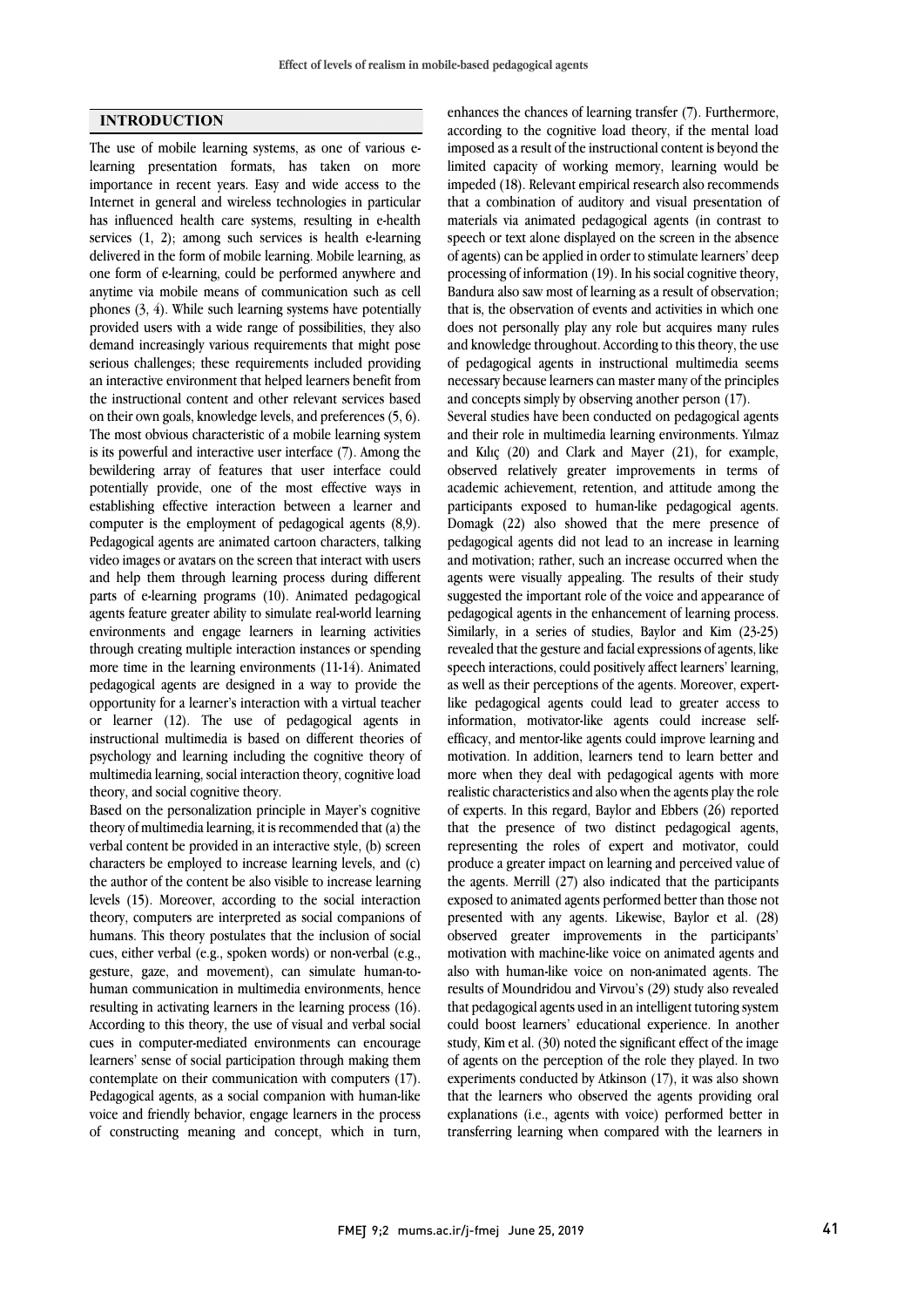mentor-like pedagogical agents, compared with expert-like agents, could facilitate learning and motivation more in a science course. In a similar vein, social interaction between learners and agents has been studied in several studies (32, that factors such as learners' age, gender, and educational grade might affect the choice of pedagogical agents (14, 34). Therefore, the selection of pedagogical agents should be carefully tailored to the specific groups of learners (35). the control group. Gharabaghi (31) also reported that 33). Such research on different groups of learners suggested

different features among which are the visual characteristics of agents. Along with the advancement of mobile educational systems, designers of such systems need to draw upon new empirical findings about the influential factors related to the characteristics on learning. In this research, an attempt was made to evaluate the effect of such factors on learning by designing and producing three types of pedagogical agents with three levels of realism delivered through a mobile l As mentioned earlier, pedagogical agents could have impact of using pedagogical agents with different visual educational system.

#### **METHODS**

 The present study was quasi-experimental with a pretest- posttest design involving three experimental groups. The themselves or one of their relatives suffered from digestive disorders; they were selected through a convenience sampling procedure from a number of medical clinics in Hamedan, Iran. The data from the participants who did not sessions, posttest) were excluded from the final analyses. The final sample consisted of 48 participants (29 males, 19 females). The instruments and materials included instructional multimedia lessons and learning tests. participants included in the study were among those who complete all phases of the study (i.e., pretest, training

 instructional materials related to familiarity with the human digestive system, its function, and relevant disorders. The instructional multimedia lessons were designed according to three different levels of realism of the pedagogical agents group (viz., iconic group), the pedagogical agent was iconic with the lowest level of visual realism; it was a pedagogical agent with only a plane and linear human representation lacking details of face lines. In the lesson prepared for the agent was semi-iconic, two-dimensional, and animated with relatively more details of face lines. And finally, in the The instructional multimedia content consisted of incorporated into the lessons. In lesson prepared for the first second group (viz., semi-iconic group), the pedagogical

 lesson prepared for the third group (viz., realistic with the highest level of realism and the greatest details. The instructional multimedia lessons were delivered through a mobile-based health learning management system. Two experts confirmed the validity of the group), the pedagogical agent was similar to a real human multimedia lessons.

 The researcher-developed learning test consisted of 48 items on the major concepts of the digestive system. The test was used as both pretest and posttest but with different item orders in order to reduce the practice effect; each correct validity of the test, three health professionals examined the items and provided modifications; the test was also piloted among a group of 12 people, who did not take part in the study but were from the same population. Accordingly, the test, the Cronbach's alpha was used, resulting in the answer was given one score. To determine the content necessary changes were made. To determine the reliability of acceptable coefficient of 0.85.

 The study was implemented in a computer lab in Hamedan, phase of the study, the participants did the pretest. Following two training sessions, they completed the posttest. For the data analyses, descriptive and inferential statistics, including the Analysis of Covariance (ANCOVA) were conducted to compare the group means at  $p < 0.05$  using the SPSS (version assumptions (i.e., normal distribution of data, homogeneity of variance, and homogeneity of regression slopes) were examined and no obvious violations were detected. Iran during the winter of 2019. One week before the main 21). Before the analysis, however, the main relevant statistical

#### **RESULTS**

 First, the descriptive statistics of the participants' pretest and posttest scores across different groups were examined (see Table 1).

whether there was a significant difference among the different groups in terms of learning. The independent variable included group membership with three levels (i.e., iconic, semi-iconic, and realistic), and the dependent variable was the were included as a covariate to remove the participants' pre- existing differences in terms of the knowledge of the instructional materials. Before the analysis, however, the main relevant statistical assumptions (i.e., normal distribution of slopes) were examined and no obvious violations were detected. Table 2 shows the results of the ANCOVA. Further, the ANCOVA was conducted in order to investigate participants' posttest scores; in addition, their pretest scores data, homogeneity of variance, and homogeneity of regression

j

| Table 1. Descriptive statistics of participants' pretest and posttest scores ( $N = 48$ ) |                            |      |                          |      |                      |      |  |  |  |  |
|-------------------------------------------------------------------------------------------|----------------------------|------|--------------------------|------|----------------------|------|--|--|--|--|
|                                                                                           | <b>Experimental groups</b> |      |                          |      |                      |      |  |  |  |  |
| <b>Learning measure</b>                                                                   | Iconic $(n = 15)$          |      | Semi-iconic ( $n = 16$ ) |      | Realistic $(n = 17)$ |      |  |  |  |  |
|                                                                                           | $\boldsymbol{M}$           | SD   | M                        | SD   | M                    | SD   |  |  |  |  |
| Pretest                                                                                   | 17.53                      | 5.77 | 17.50                    | 5.63 | 17.41                | 5.47 |  |  |  |  |
| Posttest                                                                                  | 25.53                      | 2.99 | 26.94                    | 3.77 | 29.29                | 4.20 |  |  |  |  |
|                                                                                           |                            |      |                          |      |                      |      |  |  |  |  |

j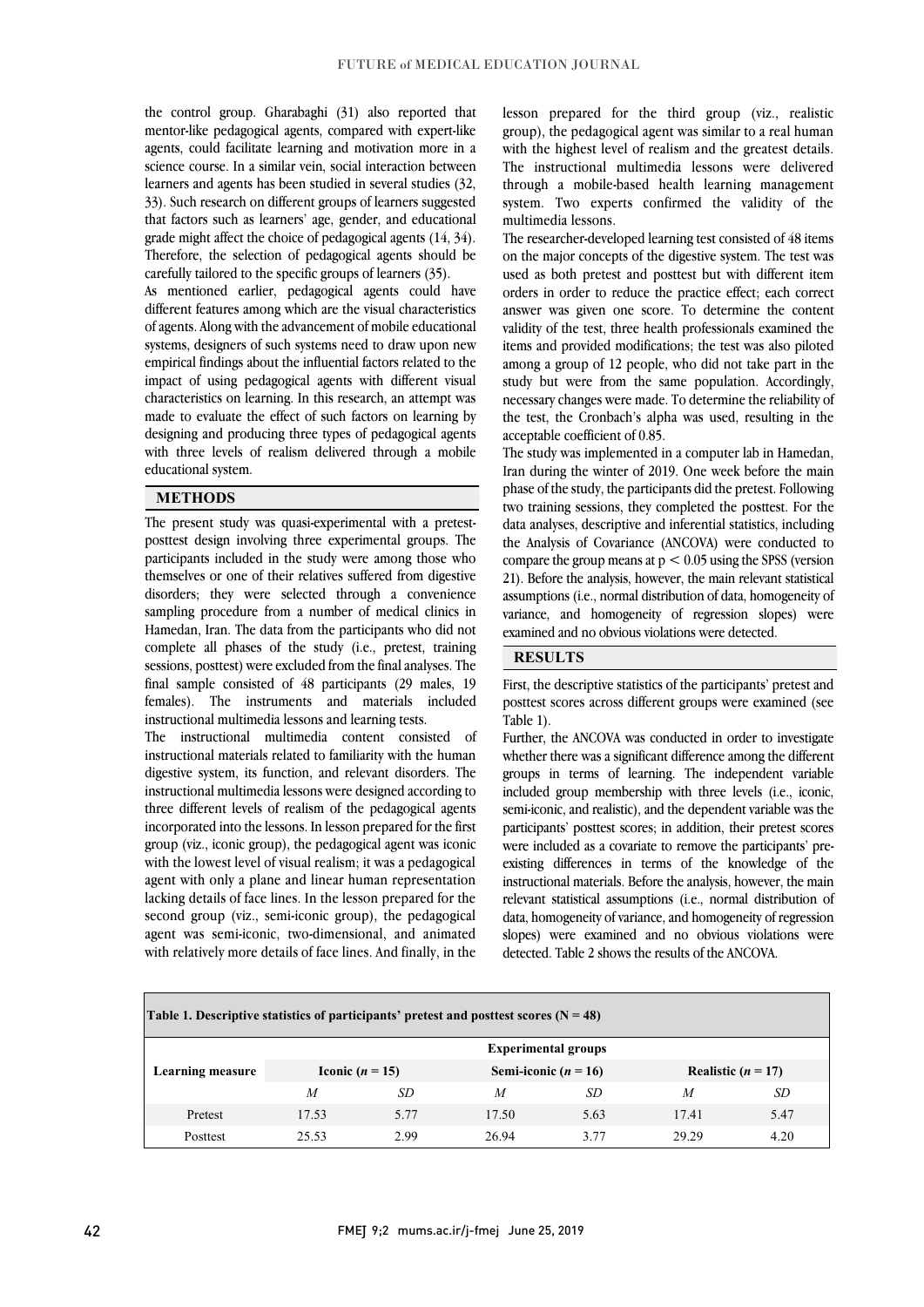l

|         |        | df                 | <b>Mean squares</b> | F    | p        | Effect size <sup>a</sup> |
|---------|--------|--------------------|---------------------|------|----------|--------------------------|
| Pretest | 3.27   |                    | 3.27                | 0.23 | 0.631    | 0.01                     |
| Group   | 116.83 | $\mathfrak{D}_{1}$ | 58.41               | 4.17 | $0.022*$ | 0.16                     |
| Error   | 616.93 | 44                 | 14.02               |      |          |                          |

As shown in the table, the participants' posttest scores were significantly different,  $F(2, 44) = 4.17$ ,  $p = 0.022$ , partial etasquared  $= 0.16$ . The effect size was large based on the Cohen's guidelines (36), indicating that about 16 percent of the difference in posttest scores were explained by group membership. Furthermore, the results of Tukey's HSD test revealed that the participants in the group with the realistic pedagogical agent ( $M = 29.29$ ,  $SD = 4.20$ ), compared with those in the group with the iconic pedagogical agent (M  $=$  25.53, SD  $=$  2.99), did better on the posttest (p=0.020). In contrast, in terms of their performance on the posttest, no significant difference was noticed between the iconic and semi-iconic groups ( $p=0.906$ ) or between the realistic and semi-iconic groups ( $p=0.231$ ). The results, thus, implied the effectiveness of realistic pedagogical agents in increasing learning levels.

## **DISCUSSION**

Pedagogical agents are considered as one of the tools to communicate effectively between learners and the content of instructional multimedia in a mobile learning environment. This study was conducted with the aim of investigating the effect of the levels of realism in pedagogical agents on mobile health e-learning. The participants were assigned into three groups, each given an instructional multimedia lesson including a pedagogical agent with a different level of realism (viz., iconic, semi-iconic, and realistic). The lessons were delivered via a mobile learning system. The findings of the study suggested the effectiveness of the multimedia including the pedagogical agent with the highest level of realism (i.e., realistic) in the participants' learning level. This was consistent with the results reported by Yılmaz and Kılıç (20), Domagk (22), and Baylor and Kim (24). These studies also showed the effects of higher levels of realism, in terms of visual appearance and the voice of pedagogical agents on learners' academic achievement, motivation, attitude, and learning transfer. The findings of the current study were also in line with those reported in Baylor and Kim's (23) study indicating that gesture and facial expressions, as well as speech interactions, tended to have an effect on learners' level of learning and their perception of pedagogical agents. In the same line, Merrill (27) found that learners faced with animated pedagogical agents with more realistic human characteristics performed better on learning measures. Similarly, Moundridou and Virvou (29) showed that pedagogical agents with human-like faces could improve learning. Overall, the results of empirical research suggested

 that the amount of realism and the image of pedagogical agents could produce a profound effect on learners' motivation and learning (6, 12); in fact, the more realistic and learners become (23). According to Mayer's (15) cognitive theory of multimedia learning, in the process of providing information by a pedagogical agent, the agent itself plays a very important role in attracting attention; as a result of consequently, motivation and learning are enhanced. The findings obtained in the present study could, thus, be explained by the fact that realistic and human-like pedagogical agents could produce greater plausibility, resulting in greater attention while non-realistic and strange- distraction and diversion; therefore, the actual shape of pedagogical agents could also help increase motivation and learning. Moreover, based on Vygotsky's theory, pedagogical agents could provide an emiched learning opportunity for<br>engaging and motivating learners through creating an interactive environment between computer and user. In addition, pedagogical agents are able to instruct complicated tasks, make use of moves and gestures for drawing learners' transfer emotional reactions to the instructional environment. The use of pedagogical agents with the highest levels of realism in multimedia learning environments not only can simulate real-life learning situations, it can also In other words, human-like pedagogical agents play a significant role in guiding and directing learners' attention to the main parts of the material, so that learners will be more interested and motivated to be engaged in instructional realistic, unreal, and cartoon-like pedagogical agents (14). One of the limitations of this study was the convenience sampling procedure that restricted the generalizability of the recommended that the designers and developers of mobile instructional multimedia content should draw more upon standards and principles in this regard and make greater use attractive the pedagogical agents are, the more attentive the greater attention, greater interaction is created; and looking agents with unusual behavior might lead to agents could provide an enriched learning opportunity for attention to the most important parts of the content, and result in greater attention to particular instructional points. multimedia lessons enhanced with realistic and human-like pedagogical agents when compared to those with nonfindings. Given the results of the current study, it is of human-like pedagogical agents with higher levels of realism in order to increase learners' motivation and learning.

**Ethical considerations**: Ethical issues (Including plagiarism,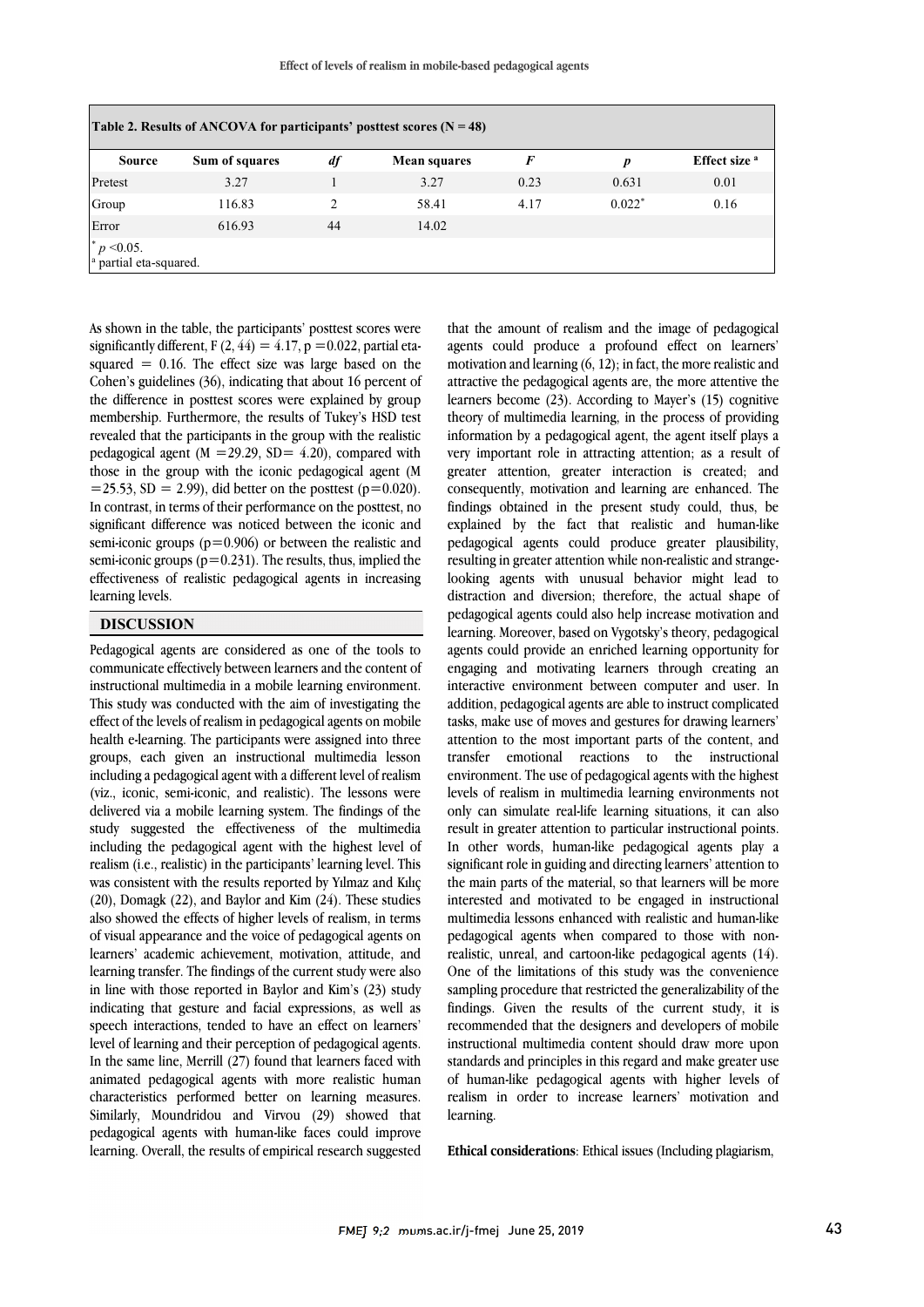falsification, double publication and/or submission, redundancy, etc.) have been completely observed by the informed consent, misconduct, data fabrication and/or authors.

### **ACKNOWLEDGEMENT**

 Authors would like to acknowledge all those who cooperated with them in this research project.

#### **REFERENCES**

1. Chang CY, Lai CL, Hwang GJ. Trends and research issues of mobile learning studies in nursing education: A review of academic publications from 1971 to 2016. Comput Educ. 2018;1;116:28-48.

2. Istepanian RS, Al-Anzi T. M-Health 2.0: new perspectives on mobile health, machine learning and big data analytics. Methods 2018; 151:34-40.

3. Taylor JD, Dearnley CA, Laxton JC, Coates CA, Treasure‐Jones T, Campbell R, et al. Developing a mobile learning solution for health and social care practice. Distance Education 2010; 31(2):175-92.

Mellow P. The media generation: Maximize learning by getting mobile. Proceedings of Conference of ASCILITE 2005: Balance, Fidelity, Mobility: maintaining the momentum?; 2005 Dec 4-7; Queensland, Australia. P. 469-76.

Schroeder NL, Adesope OO. How does a contextually-relevant peer pedagogical agent in a learner-attenuated system-paced learning environment affect cognitive and affective outcomes?. Journal of Teaching and Learning with Technology 2013; 11:114- 33.

6. Rosenberg-Kima RB, Baylor AL, Plant EA, Doerr CE. Interface agents as social models for female students: The effects of agent visual presence and appearance on female students' attitudes and beliefs. Comput Human Behav. 2008; 24(6):2741-56. 7. Baylor AL, Kim S, Son C, Lee M. Designing effective nonverbal communication for pedagogical agents. In: Looi C-K, McCalla G, Bredeweg B, Breuker J, editors. Proceedings of the 2005 conference on Artificial Intelligence in Education: Supporting Learning through Intelligent and Socially Informed Technology 2005; Amsterdam. The Netherlands: IOS Press; 2005. P. 744-46.

8. Holmes J. Designing agents to support learning by explaining. Comput Educ. 2007; 48(4):523-47.

9. Robertson J, Cross B, Macleod H, Wiemer-Hastings P. Children's interactions with animated agents in an intelligent tutoring system. Int J Artif Intell Educ 2004;14 (3, 4):335-57.

10. Clark, R.C, Mayer, R.E. E-learning and the science of instruction: Proven guidelines

#### **Financial Support:**

 This article is part of the Master's thesis for Educational Technology with the code number 63191 which was funded by Islamic Azad University, Science and Research Branch, Tehran, Iran.

 **Conflict of Interest**: The authors declare that they have no competing interests.

 for consumers and designers of multimedia learning. John Wiley & Sons; 2016.

l  $\overline{a}$ 

 11. Mayer RE, DaPra CS. An embodiment effect in computer-based learning with Appl. 2012; 18(3):239. animated pedagogical agents. J Exp Psychol

 12. Woo HL. Designing multimedia learning environments using animated Comput Assist Learn. 2009; 25(3):203-18. pedagogical agents: factors and issues. J

 13. Darwish H. The "persona effect": Shortcomings<br>nedagogical Proceedings Conference on Web and Open Access to United Arab Emirates. IEEE; P.1-5. in the evaluation of<br>agents' embodiment. agents' embodiment.<br>of 2014 International **International** Learning (ICWOAL); 2014 Nov 25-27; Dubai,

 14. Moreno R, Flowerday T. Students' science learning: A test of the similarity- attraction hypothesis on gender and ethnicity. Contemp. Educ. Psychol. 2006; choice of animated pedagogical agents in 31(2):186-207.

 15. Mayer, R.E. Multimedia learning. Cambridge University Press; 2007.

 16. Louwerse MM, Graesser AC, Lu S, conversational agents. Appl Cogn Psychol. 2005;19 (6):693-704. Mitchell HH. Social cues in animated

examples using animated pedagogical agents. Journal of Educational Psychology 2002; 94(2):416. 17. Atkinson RK. Optimizing learning from

 Mestre JP, Ross BH, editors. The psychology of learning and motivation: Cognition in Academic Press; 2011. P. 37-76. (The psychology of learning and motivation; Vol. 18. Sweller, J. Cognitive load theory. In: education. San Diego, CA, US: Elsevier 55).

ວວ).<br>19. Dunsworth Q, Atkinson RK. Fostering multimedia learning of science: Exploring the role of an animated agent's image. Comput Educ. 2007; 49(3):677-90.

 20. Yılmaz R, Kılıç-Çakmak E. Educational interface agents as social models to influence learner achievement, attitude and 2012;59(2):828-38. retention of learning. Comput Educ.

 21. Clark RC, Mayer RE. Learning by viewing versus learning by doing: Evidence‐ based guidelines for principled learning environments. Performance Improvement

2008; 47(9):5-13.

 22. Domagk S. Do pedagogical agents facilitate learner motivation and learning outcomes? J Media Psychol. 2010; 22(2):84- 97.

֦  $\overline{a}$ 

 23. Baylor AL, Kim S. Designing nonverbal communication for pedagogical agents: When less is more. Comput Human Behav. 2009; 25(2):450-57.

 24. Baylor AL, Kim Y. Pedagogical agent design: The impact of agent realism, gender, J.C., Vicari R.M., Paraguaçu F, editors. Proceedings of  $7<sup>th</sup>$  International conference on intelligent tutoring systems; 2004 Aug 30- Notes in Computer Science, vol 3220. Springer, Berlin, Heidelberg; P. 592-603. ethnicity, and instructional role. In: Lester Sep 3; Maceio, Alagoas, Brazil. Lecture

 pedagogical agent roles: Expert, motivator, and mentor. In: Lassner D, McNaught C, editors. Proceedings of ED-MEDIA + on Educational Multimedia, Hypermedia & Telecommunications. Honolulu, Hawaii, USA. Association for the Advancement of 25. Baylor A, Kim Y. Validating Innovate Learning 2003--World Conference Computing in Education (AACE); P. 463-66.

 26. Baylor A, Ebbers S. The pedagogical agent split-persona effect: When two McNaught C, editors. Proceedings of ED- MEDIA + Innovate Learning 2003--World Conference on Educational Multimedia, Honolulu, Hawaii, USA. Association for the Advancement of Computing in Education agents are better than one. In: Lassner D, Hypermedia & Telecommunications. (AACE); P. 459-62.

 27. Merrill MM. The role of animated pedagogical agent in multimedia learning environments. [PhD thesis]. Mississippi State University; 2003.

 28. Baylor A, Ryu J, Shen E. The effects of pedagogical agent voice and animation on In: Lassner D, McNaught C, editors. Proceedings of ED-MEDIA + Innovate Learning 2003--World Conference Telecommunications. Honolulu, Hawaii, USA. Association for the Advancement of 29. Moundridou M, Virvou M. Evaluating the persona effect of an interface agent in a learning, motivation and perceived persona.<br>In: Lassner D. McNaught C. on Educational Multimedia, Hypermedia & Computing in Education (AACE); P. 452-58.